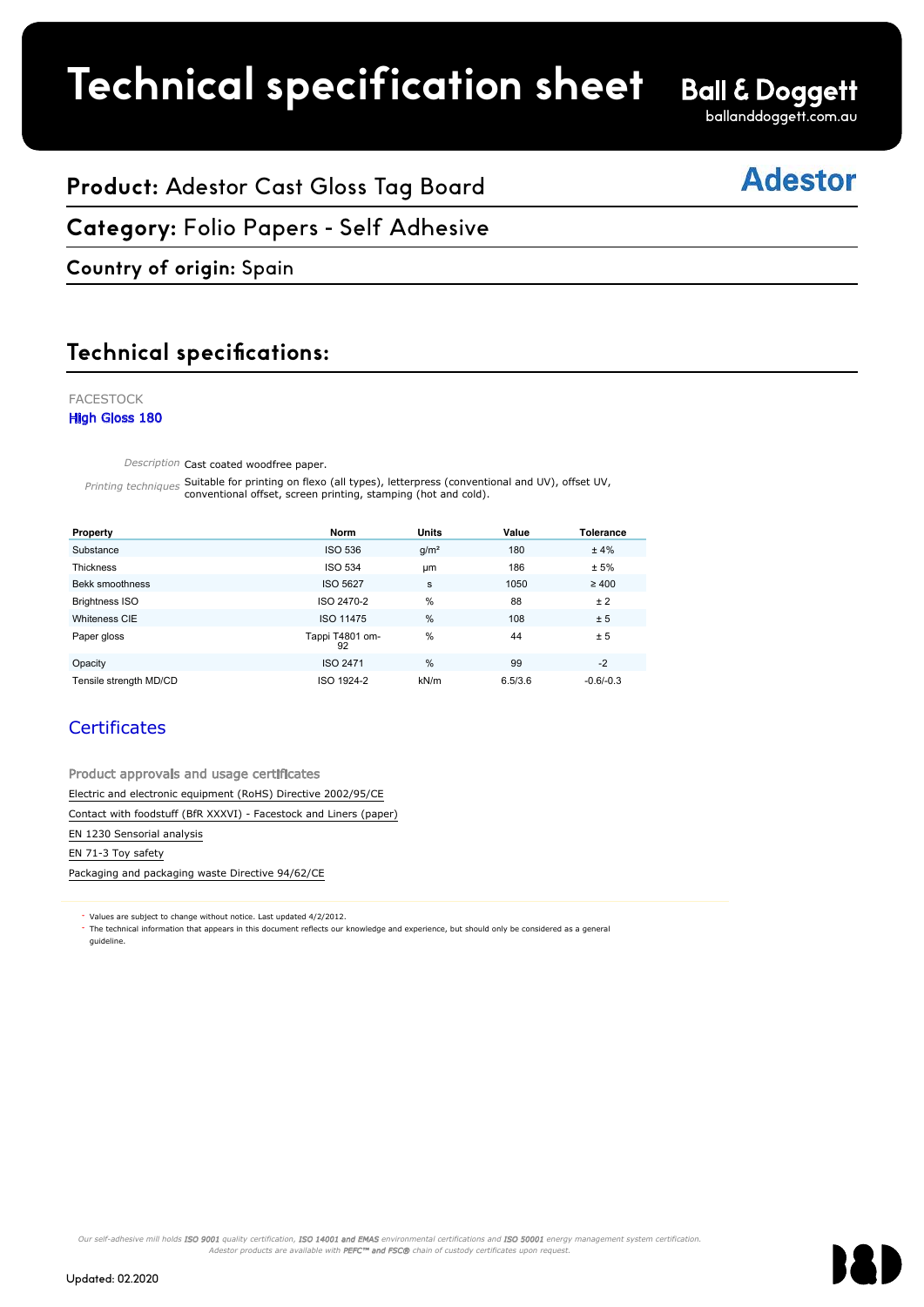# **Technical specification sheet**

**Ball & Doggett** ballanddoggett.com.au

# **Product:** Adestor A251

# **Adestor**

# **Category: Folio Papers - Adhesive Sheets**

Faces of the second control

#### **Technical specifications:** Technical specific

### ADHESIVE

A251

 $\emph{Description}$  General use acrylic permanent adhesive including smooth and slightly rough or curved surfaces. Shelf life From the date of manufacture 2 years in 20°C and RH 50%

| Property                                                                                                                                                                                                                          | <b>Norm</b>      | <b>Units</b> | Value | Tolerance   |  |
|-----------------------------------------------------------------------------------------------------------------------------------------------------------------------------------------------------------------------------------|------------------|--------------|-------|-------------|--|
| Adhesion (Peel 180° 20'/stainless steel)                                                                                                                                                                                          | FTM <sub>1</sub> | $N/25$ mm    | 15,4  | $\geq 12,3$ |  |
| Shear (1kg, in <sup>2</sup> /glass)                                                                                                                                                                                               | FTM8             | min          | 100   | $\geq 60$   |  |
| Tack (Quick Stick stainless steel)                                                                                                                                                                                                | FTM <sub>9</sub> | N            | 10.3  | $\geq 7.8$  |  |
| Minimum labelling temperature                                                                                                                                                                                                     |                  | °C           | $+5$  |             |  |
| Minimum service temperature                                                                                                                                                                                                       |                  | °C           | $-20$ |             |  |
| Maximum service temperature.                                                                                                                                                                                                      |                  | °C           | $+80$ |             |  |
| <b>Certificates</b><br>Product approvals and usage certificates                                                                                                                                                                   |                  |              |       |             |  |
| Packaging and packaging waste Directive 94/62/CE                                                                                                                                                                                  |                  |              |       |             |  |
| EN 71-3 Toy safety                                                                                                                                                                                                                |                  |              |       |             |  |
| EN 71-9 Toy safety                                                                                                                                                                                                                |                  |              |       |             |  |
|                                                                                                                                                                                                                                   |                  |              |       |             |  |
| * Values are subject to change without notice. Last updated 7/28/2014.<br>The technical information that appears in this document reflects our knowledge and experience, but should only be considered as a general<br>quideline. |                  |              |       |             |  |

## **Certificates**

| Product approvals and usage certificates         |  |
|--------------------------------------------------|--|
| Packaging and packaging waste Directive 94/62/CE |  |
| EN 71-3 Toy safety                               |  |
| EN 71-9 Toy safety                               |  |